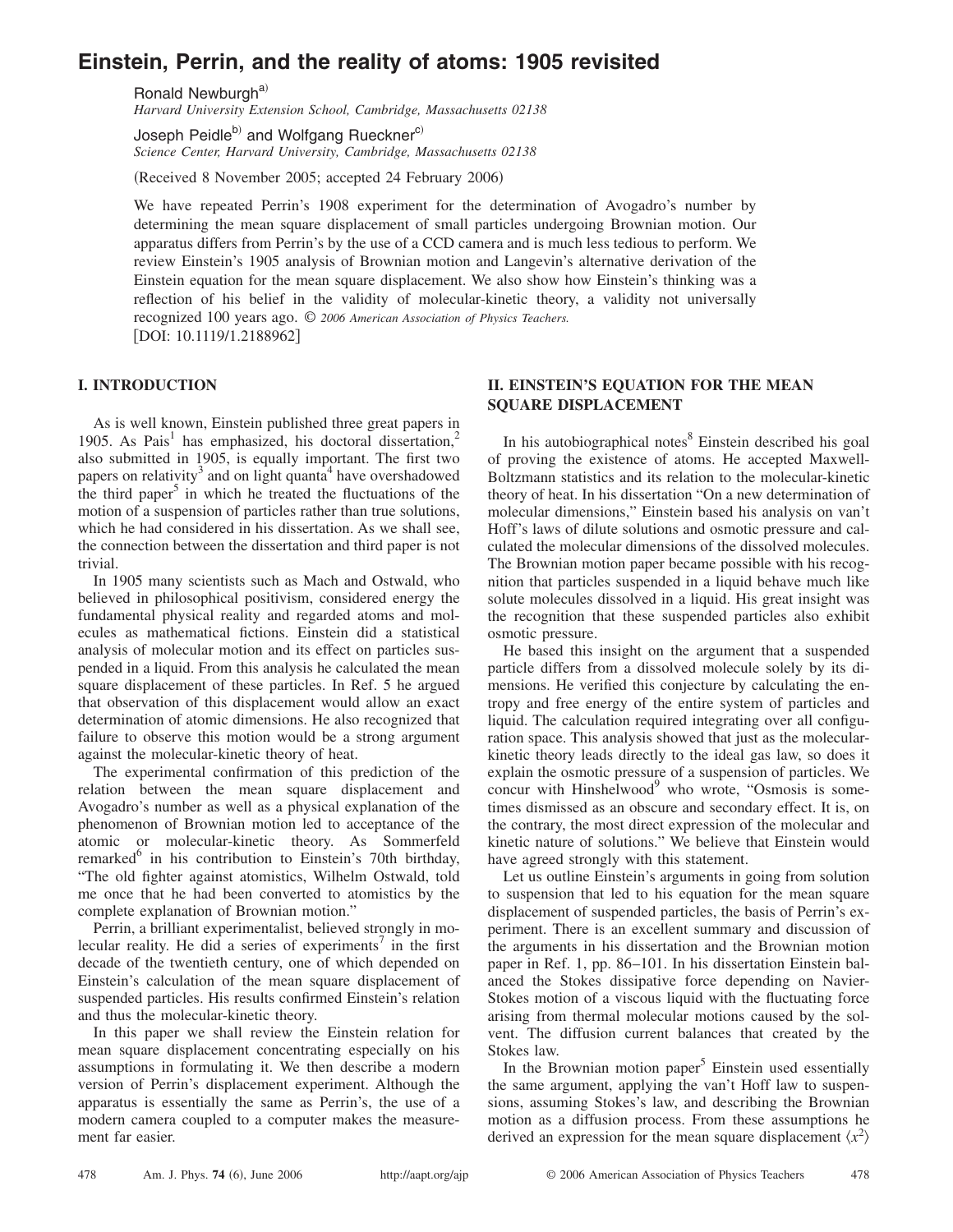

Fig. 1. Apparatus for viewing Brownian motion. It is essentially the same as Perrin's except that a CCD camera and software replace his *camera lucida*.

of a suspended particle. The derivation led to an expression for Avogadro's number  $N_A$  in terms of the mean square displacement

$$
N_{\rm A} = (1/\langle x^2 \rangle)(RT/3 \pi \eta r)\tau,\tag{1}
$$

where  $R$  is the gas constant,  $T$  is the absolute temperature,  $\eta$ is the viscosity,  $r$  is the particle radius, and  $\tau$  is the time interval between measurements of the particle position. Einstein mentioned that Eq. (1) does not hold for time intervals  $\tau$  that are too small, because the root mean square displacement divided by  $\tau$  would blow up as  $\tau$  approaches zero.

Appendix A gives the details of the derivation. For a complete exegesis of his thought consult the collection of his papers on Brownian motion published between 1905 and 1911.<sup>10</sup>

Three years after Einstein's first paper Langevin<sup>11,12</sup> obtained the same equation for Avogadro's number by a different and simpler derivation. His derivation is based on a Newtonian approach and is given in Appendix B.

## **III. PERRIN'S DETERMINATION OF AVOGADRO'S NUMBER**

Perrin used several approaches in determining Avogadro's  $number<sub>i</sub>$  including direct measurements of the mean square displacement and application of Einstein's equation. He prepared suspensions of particles of gamboge and of mastic of uniform size and observed the particles with a *camera lucida*, a device that projects an image on a plane surface suitable for tracing. He made measurements of the displacements for as many as 200 distinct granules and obtained  $N_A = 7.15 \times 10^{23}$ .

We essentially replicated Perrin's experiment, although with a few modern touches. The apparatus, shown schematically in Fig. 1, consists of a microscope objective, a sample

Average Square Displacement vs. Time



Fig. 2. Mean square displacements as a function of time.

of uniform spherical particles dispersed in a saline solution, a CCD camera with a computer interface, and software to determine the positions of the particles. The main difference between Perrin's arrangement and ours is the replacement of the *camera lucida* by a CCD camera.

Our experiment was performed using an American Optical Microstar trinocular microscope. The  $100 \times$  objective was chosen to maximize displacement of the microsphere image at the camera's CCD array. In principle, the experiment can be performed using less magnification, especially if long time intervals are chosen. The microscope body is optional. Given appropriate mounts, the objective, camera, and light source are the only mandatory components. The computer communicates with the camera via a FireWire interface.

Preparing a suitable sample is important. A dimpled slide was chosen to minimize convection within the sample. A simple alternative is to use a standard slide with a parafilm gasket between the slide and cover slip. Polystyrene microspheres were obtained from Polysciences, Inc.<sup>13</sup> The size of the spheres was chosen for convenience. One micron diameter spheres are ideal. The samples were mixed in concentrations of a few microliters of microsphere solution per milliliter of solute. An ionic solute is desired to minimize electrostatic interactions between the microspheres. A buffered saline solution can be mixed from scratch; $^{14}$  we used saline solution intended for use with contact lenses. The viscosity of the saline solution  $(1.02 \times 10^{-3}$  Pa s) was obtained by interpolation from a table in Ref. 15.

Sequential images were recorded at fixed time intervals. The focus control of the microscope was used to keep the microsphere in focus, effectively projecting a threedimensional random walk onto a plane. The microsphere was located in each image using Image/J, an open source Java application for image analysis and processing. The meansquare incremental displacement in units of pixels was calculated for both *x*- and *y*-coordinates and averaged. The CCD pixel size was calibrated by imaging a replica diffraction grating with known line spacing.

Each data point in Fig. 2 represents approximately 200 incremental displacements. The mean-square displacement for time intervals ranging from 0.50 to 10.0 s, for 0.50, 1.09, and 2.06 micron diameter spheres, is shown. The lines are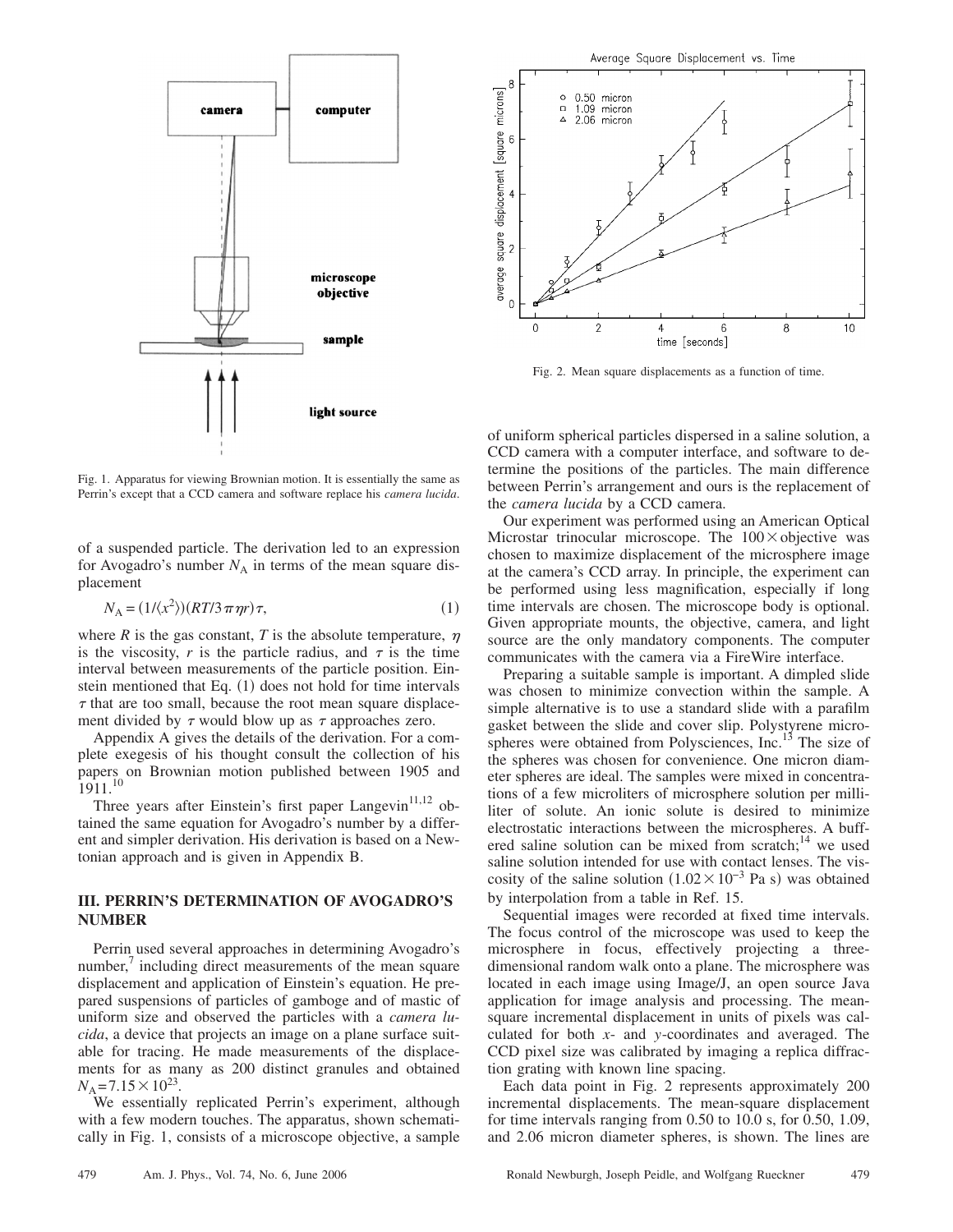Table I. Particle diameter, 2r, slope of  $\langle x^2 \rangle$  versus time, and estimate of  $N_A$ using Eq.  $(1)$ .

| Particle diameter (microns) | Slope $(10^{-13} \text{m}^2/\text{s})$ | $N_{\rm A}$ (10 <sup>23</sup> ) |
|-----------------------------|----------------------------------------|---------------------------------|
| $0.50 \pm 0.02$             | $12.3 \pm 0.4$                         | $8.2 \pm 0.4$                   |
| $1.09 \pm 0.04$             | $7.3 \pm 0.2$                          | $6.4 \pm 0.3$                   |
| $2.06 \pm 0.02$             | $4.3 \pm 0.2$                          | $5.7 \pm 0.2$                   |

fits to the data, forced to go through the origin. Avogadro's number is deduced from the slope using Eq. (1). The results are given in Table I. Note that the values for  $N_A$  decrease for increasing particle size. We are not certain of the reason for this dependence. However, Brownian motion is sensitive to the size of the particles in suspension and begins to disappear as a size of 2 microns is reached.

#### **IV. SUMMARY**

We believe that several reasons justify the effort of repeating an experiment 100 years after it was first done. As stated in Sec. I, Einstein's statistics paper has been in the shadow of the relativity and light quantum papers of 1905. It is a beautiful piece of scientific exposition, presented in a modest fashion. Einstein did not claim that his results explained Brownian motion or proved the validity of the molecular kinetic theory. Rather he said that the predictions, if observed, would be consistent with the theory, adding that failure to observe them would weigh strongly against the theory. It is significant that a theoretician as great as Einstein recognized that theory must stand or fall with experiment.

The experiment has important pedagogic value as well. Statistical concepts are, by their very nature, abstract. To grasp the ideas in a physical context is easier. We were struck by our own reactions to measuring the successive positions of a particle. Consider 100 frames taken at 1 s intervals. We selected a particle and record its position. This procedure is not difficult because the software makes the measurement. The next frame is selected and the measurement repeated. The process is repeated for all 100 frames. Each time the particle moves but a short distance. In this way we obtained a truly hands-on feeling for Brownian motion and its statistical nature. The result is that the statistical analysis loses its arcane nature and leads to a fuller conceptual understanding for students.

We quote Pais (Ref. 1, p. 97), "...one never ceases to experience surprise at this result, which seems, as it were, to come out of nowhere: prepare a set of small spheres which are nevertheless huge compared with simple molecules, use a stopwatch and a microscope, and find Avogadro's number."

As a community, we are sometimes forgetful of the history of physics. Students often believe that progress in physics is a smooth road without controversy. New theories are not accepted without a fight. We should remember that the molecular kinetic theory was accepted only after many bitter fights. As Ostwald said (see Ref. 6), it was the work of Einstein and Perrin that convinced him of its validity. We hope that this paper will serve as a reminder of this history.

#### **ACKNOWLEDGMENTS**

We thank the two anonymous referees who went beyond their requisite duties. One pointed out the significance of Einstein's dissertation and its relation to his first paper on Brownian motion. Their suggestions and comments have improved the paper. It now presents a better picture of Einstein's thinking in 1905. The section on the Einstein equation is also clearer, thanks to them.

A shortened version of this paper was presented at the meeting at the University of Paris (Orsay) on 21 October 2005 for the retirement of Jean-Pierre Delaboudiniere from the Institut d'Astrophysique Spatiale.

#### **APPENDIX A: EINSTEIN'S DERIVATION**

In his dissertation Einstein combined van't Hoff's laws for osmotic pressure with Stokes law for particles moving in a viscous medium and applied them to the diffusion process. Because there are both thermal and dynamic equilibria, these two laws led to a relation between the diffusion constant *D* and the viscosity  $\eta$  for molecules dissolved in a liquid.

$$
D = (RT/NA)(1/6\pi\eta r). \tag{A1}
$$

In his 1905 Brownian motion paper<sup>5</sup> Einstein extrapolated van't Hoff's law for the osmotic pressure of a solute to a suspension of undissolved particles. As he did in his dissertation, he also assumed Stokes law

$$
K = 6\pi\eta r v,\tag{A2}
$$

where  $K$  is the resistive force (Einstein used  $K$  because the German word for force is  $Kraft$ , and  $v$  is the velocity of the particle.

He combined the osmotic pressure, which gives rise to a compensating diffusion, and Stokes law and then treated Brownian motion as subject to a diffusion equation for the concentration *n* of the suspension:

$$
D(\partial^2 n/\partial x^2) = \partial n/\partial t. \tag{A3}
$$

If we integrate Eq.  $(A3)$ , we obtain the concentration as a function of position and time:

$$
n(x,t) = [n/(4\pi D\tau)^{1/2}] \exp(-x^2/4D\tau).
$$
 (A4)

The mean square displacement  $\langle x^2 \rangle$  from the origin is then

$$
\langle x^2 \rangle = (1/n) \int x^2 n(x, t) dx = 2D\tau.
$$
 (A5)

The final result is the Einstein equation,

$$
\langle x^2 \rangle = (RT/3 \pi \eta N_A r) \tau. \tag{A6}
$$

#### **APPENDIX B: LANGEVIN'S DERIVATION**

Langevin's derivation of the Einstein relation goes as follows. Each colloidal particle is subject to two forces. One is a random molecular bombardment *F* that causes Brownian motion. The other is a resistive force,  $\delta v$ , proportional to the velocity *v* of the particle where  $\delta$  is the damping coefficient related to viscosity. We write the equation of motion of a particle in one dimension as

$$
m(d^2x/dt^2) + \delta(dx/dt) - F = 0.
$$
 (B1)

We multiply Eq.  $(B1)$  by *x* and remember that

$$
x(d^2x/dt^2) = (1/2)d^2(x^2)/dt^2 - (dx/dt)^2,
$$
 (B2)

and obtain